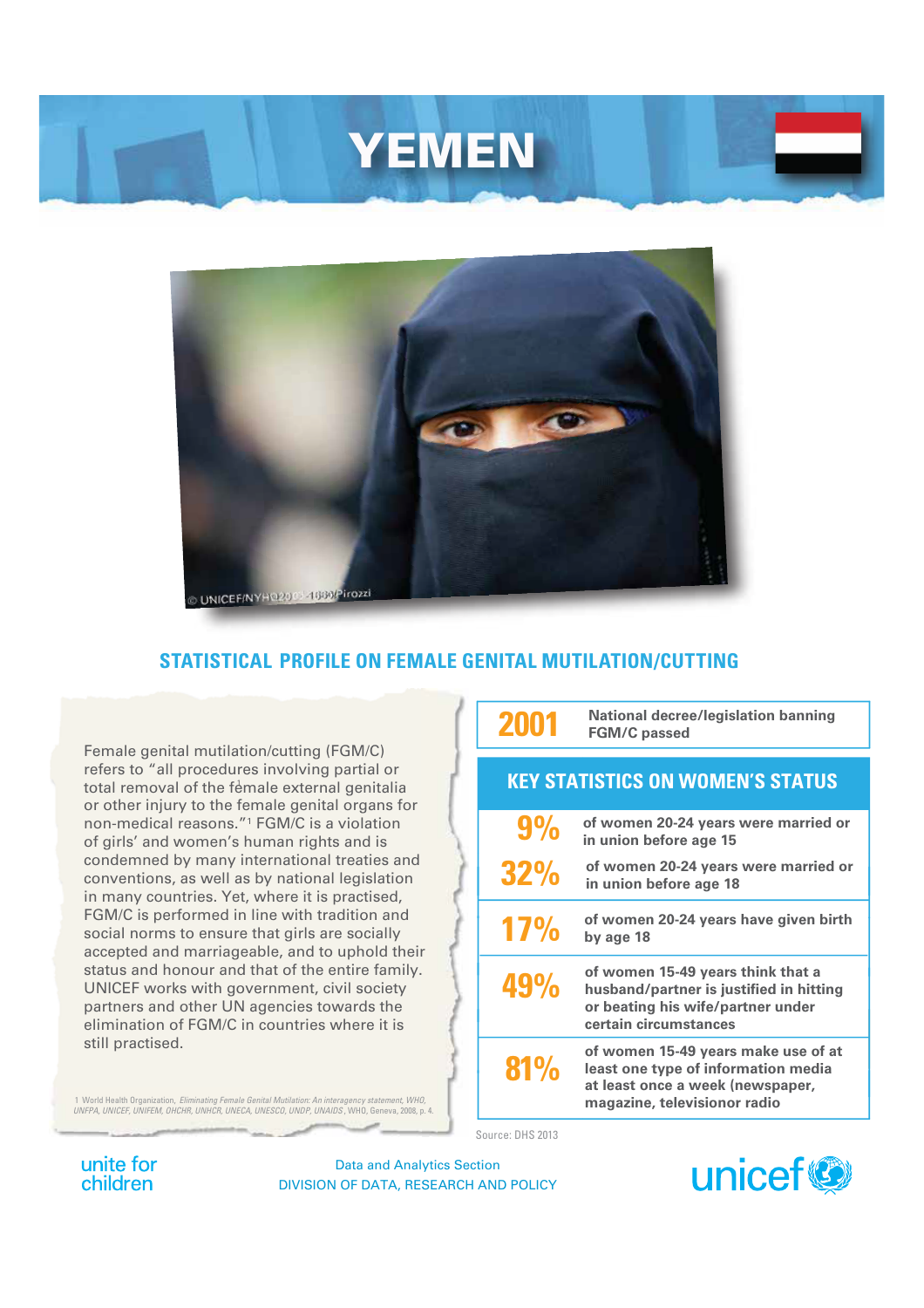## **HOW WIDESPREAD IS THE PRACTICE? HOW WIDESPREAD IS THE PRACTICE?**

#### **Almost one in five girls and women in Yemen have undergone FGM/C**





## **WHEN AND HOW IS FGM/C PERFORMED?**

#### **In Yemen, slightly more than four out of five girls experienced FGM/C within their first week of life**

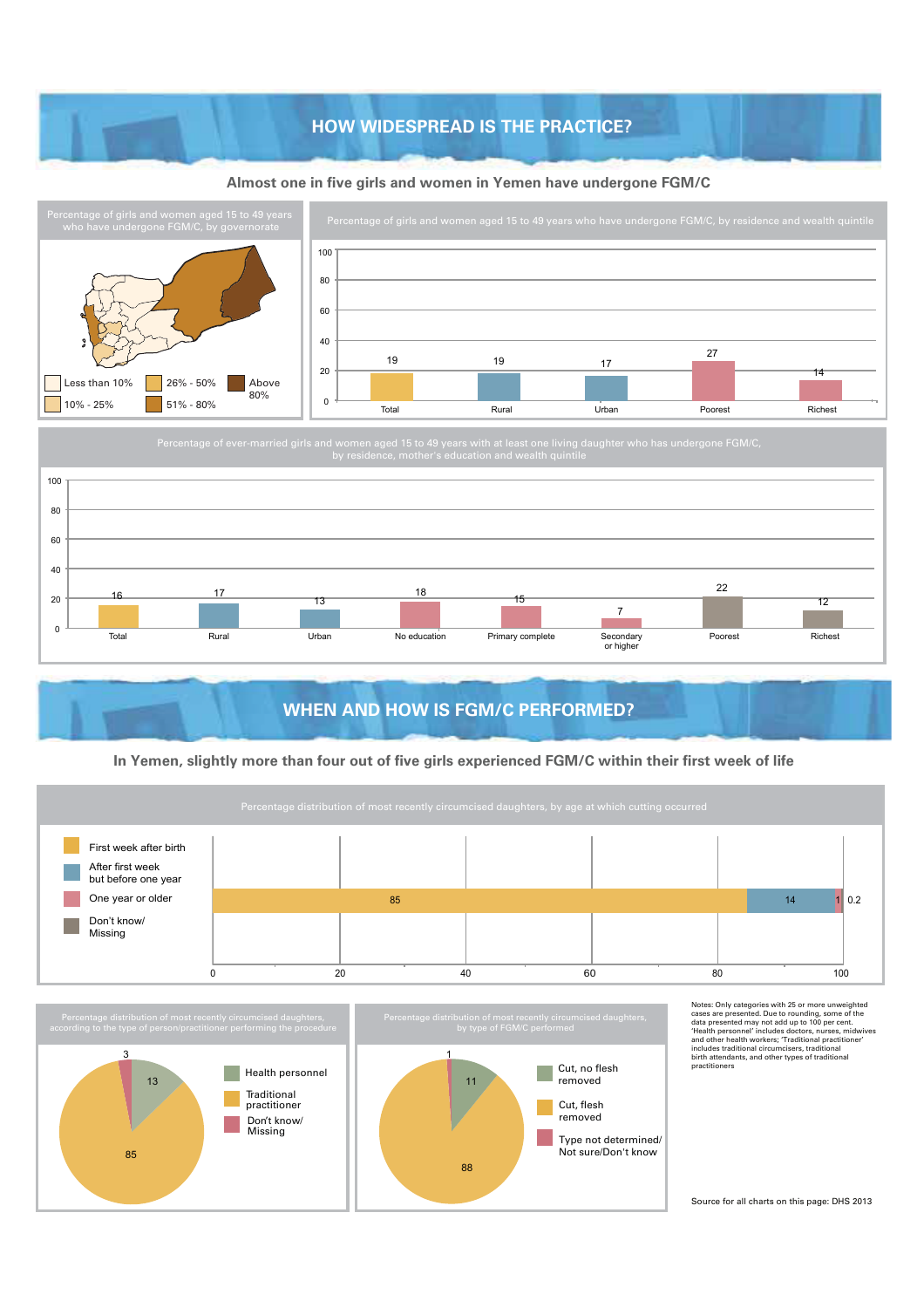## **WHAT ARE THE PREVAILING ATTITUDES TOWARDS FGM/C?**

#### **Around three in four girls and women think the practice should stop**





## **IS THE PRACTICE OF FGM/C CHANGING?**

#### **There has been practically no change in the prevalence of FGM/C**





Source for all charts on this page: DHS 2013, unless otherwise noted.